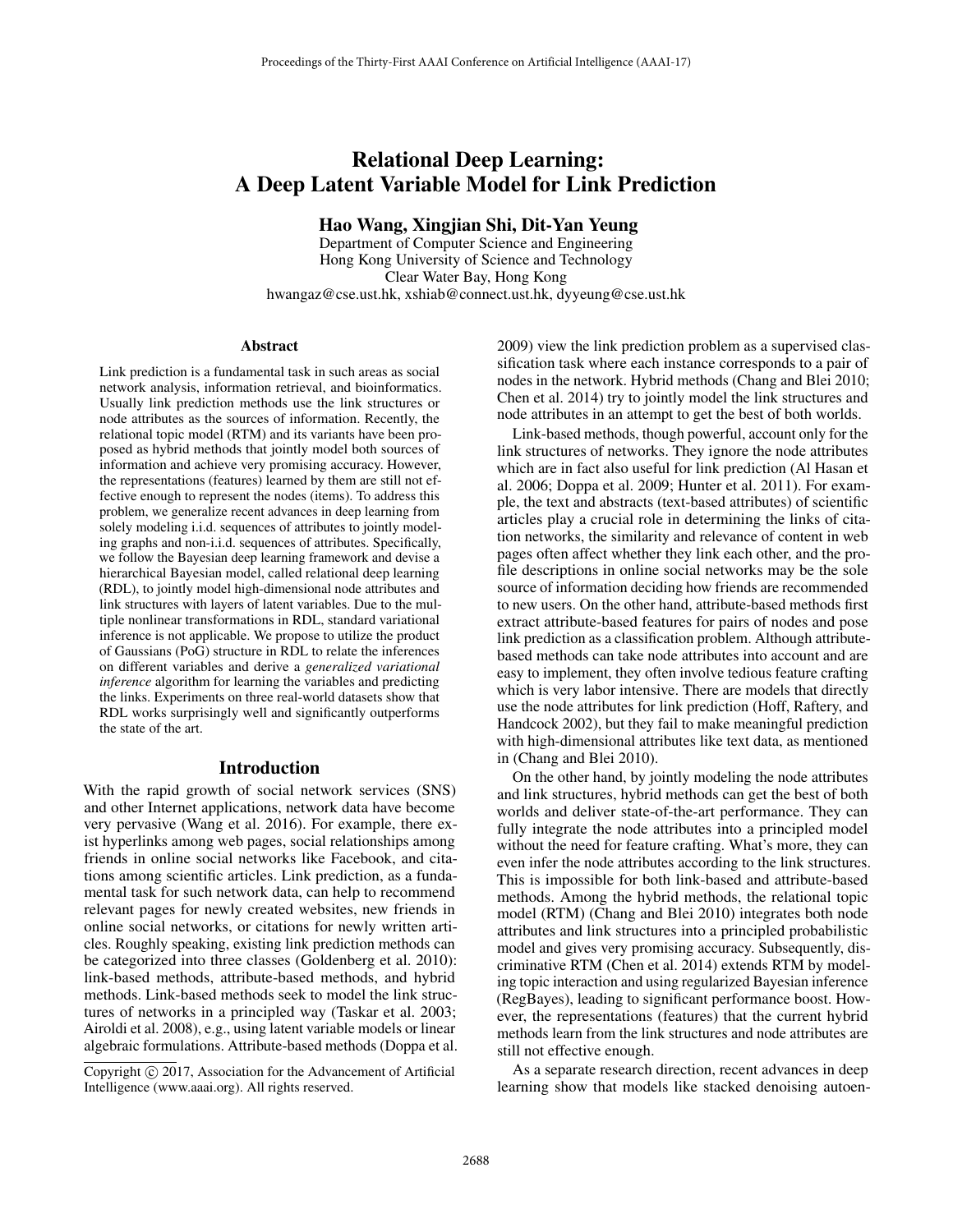coders (SDAE) (Vincent et al. 2010) and convolutional neural networks (CNN) (Krizhevsky, Sutskever, and Hinton 2012) have great potential to learn effective and compact representations in such fields as computer vision (Karpathy, Joulin, and Li 2014) and natural language processing (Salakhutdinov and Hinton 2009; Irsoy and Cardie 2014). However, conventional deep learning models often assume i.i.d. input and hence are incapable of modeling relational data (network data) and performing link prediction. Besides, the non-probabilistic formulations of deep learning models do not allow them to integrate relational data in a principled manner and perform Bayesian inference like RTM variants.

To address the problems, we follow the Bayesian deep learning framework (Wang and Yeung 2016) and devise a hierarchical Bayesian model, called relational deep learning (RDL), to jointly and deeply model high-dimensional node attributes and link structures with layers of latent variables. Unfortunately, due to the extreme nonlinearity of RDL, standard variational inference is not applicable. We therefore propose to utilize the product of Gaussians (PoG) structure in RDL to relate the inferences on different variables and derive a *generalized variational inference* (GVI) algorithm for learning the variables and predicting the links. Note that the value of GVI goes beyond RDL since it can be adapted to seamlessly unify arbitrary types of neural networks and Bayesian networks (with Bayesian treatment). The main contributions of this paper are summarized as follows:

- We devise a hierarchical Bayesian model, RDL, to seamlessly integrate the node attributes and link structures of network data and perform relational deep learning.
- Besides the learning algorithm for maximum a posteriori (MAP) estimation, a generalized variational inference algorithm is derived to handle the multiple nonlinear transformations, model the uncertainty, and perform joint learning in RDL.
- Experiments on three real-world datasets show that our model works surprisingly well and significantly outperforms the state of the art.

#### Related Work

As mentioned in the previous section, deep learning models have been used for various applications showing great potential. However, very few attempts have been made for the link prediction problem, especially for the joint modeling of node attributes and link structures on network data, which is crucial for link prediction. To the best of our knowledge, RDL is the first deep learning model that incorporates the node attributes and link structures into a hierarchical Bayesian model for link prediction. For completeness, we review some recent work relevant to RDL.

In (Zeng et al. 2014), a deep model is built to solve the relation classification problem in which the relationships between words in a given sentence are classified. The approach adopted is essentially a combination of feature engineering and CNN, which cannot be directly used to handle the link prediction problem in relational (network) data. (Li et al. 2014; Wang, Cui, and Zhu 2016) deal with the link prediction problem in dynamic/static networks. However, they only take account of the link structure infor-



Figure 1: Graphical model of a 2-layer RDL ( $L = 4$ ).

mation of the networks to predict the future relationship while ignoring the node attributes. Doing so inevitably harms the predictive performance (Chang and Blei 2010; Hunter et al. 2011). DeepWalk (Perozzi, Al-Rfou, and Skiena 2014) is another model that deals with relational data using deep learning models. It uses local information obtained from truncated random walks and uses hierarchical softmax to learn the latent representation for each node by treating the walks as the equivalent of sentences. (Wang, Shi, and Yeung 2015) uses relational information to construct priors for generating representations. Although DeepWalk (Perozzi, Al-Rfou, and Skiena 2014) and (Wang, Shi, and Yeung 2015) are relevant to both relational data and deep learning, they are used for learning the low-dimensional representation for each node in the network instead of performing link prediction.

#### Notation and Problem Formulation

The attributes of I nodes are denoted by an I-by-B matrix  $X_c$ where  $B$  is the number of attributes (size of vocabulary) for each node. Each row  $\mathbf{X}_{c,i*}$  is the bag-of-words representation for node i if each node is a document (article).  $W_l$  and  $b_l$ are the weight matrix and bias vector, respectively, in layer l.  $K_l$  is the number of hidden units in the l-th layer.  $K =$  $K_{\frac{L}{2}}$  is the dimensionality of item representations. **W**<sub>l,\*n</sub> denotes column *n* of  $W_l$  and *L* is the number of layers.<br>For convenience  $W^+$  is used to denote the collection of For convenience,  $W^+$  is used to denote the collection of all layers of weight matrices and biases. Note that an  $L/2$ layer SDAE corresponds to an L-layer network.  $l_{i,i'}$  indicates the existence of links, where  $l_{i,i'} = 1$  means there is a link<br>between node i and node i' Similar to (Chang and Blei between node  $i$  and node  $i'$ . Similar to (Chang and Blei 2010), for both methodological and computational reasons, only observed links will be modeled in RDL (i.e.,  $l_{i,i'}$  is either 1 or unobserved). The task is to predict a new node's (for example, a document which is not in the training set) links to other nodes given the current link structures and node attributes. Note that the links from new nodes are not available in the training set. Hence link-based methods are not applicable in our problem setting.

## Model Formulation

In this section, we start with the introduction of RDL and then discuss two learning algorithms, MAP estimation and Bayesian treatment for this model.

## Relational Deep Learning

Using the probabilistic SDAE (pSDAE) in (Wang, Shi, and Yeung 2015; Wang, Wang, and Yeung 2015) as a building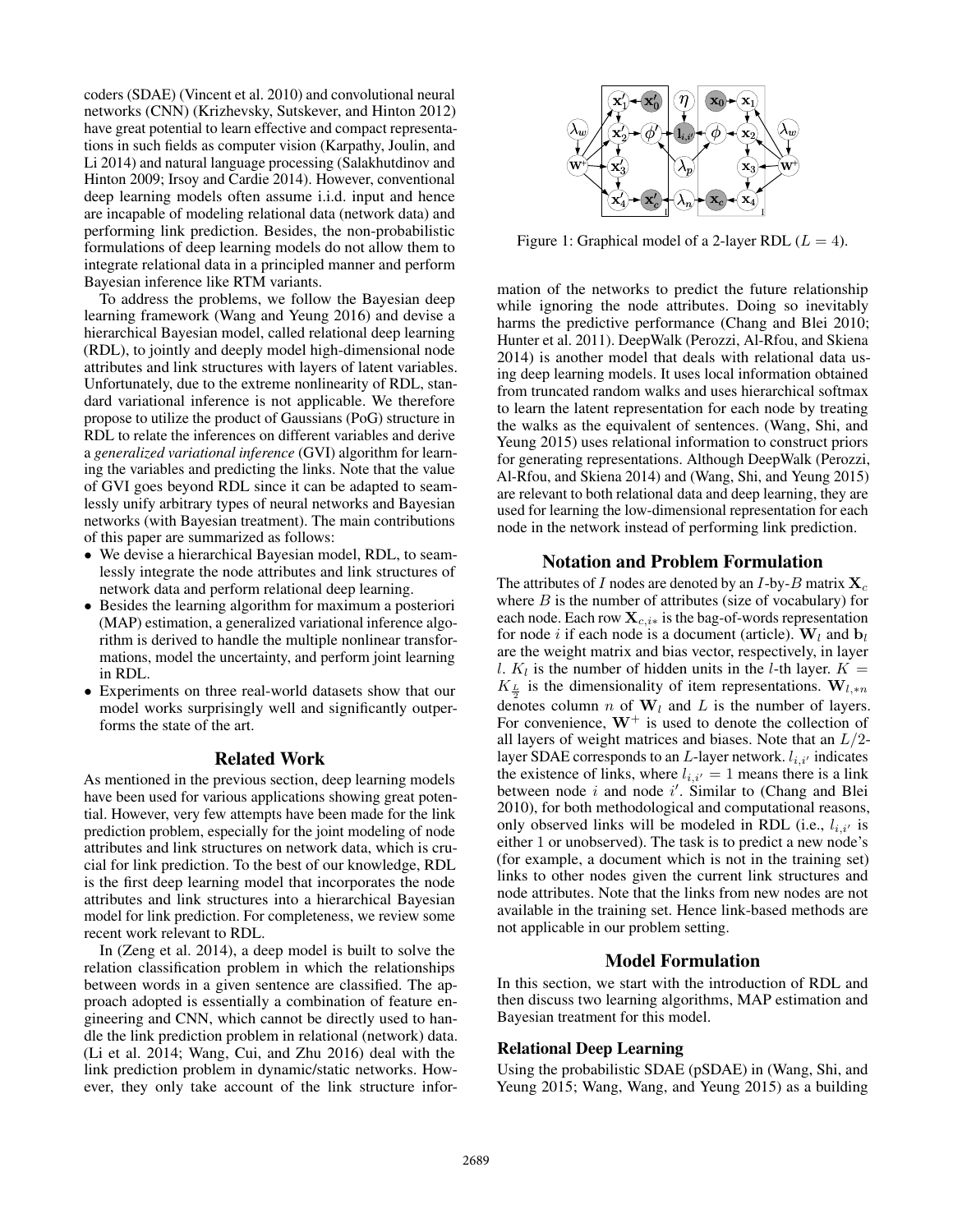block (Step 1 and 2 below), the generative process of RDL is defined as follows:

1. For each layer  $l$  of the probabilistic SDAE network, (a) For each column *n* of the weight matrix  $W_l$ , draw

$$
\mathbf{W}_{l,\ast n} \sim \mathcal{N}(\mathbf{0}, \lambda_w^{-1} \mathbf{I}_{K_{l-1}}).
$$

- (b) Draw the bias vector  $\mathbf{b}_l \sim \mathcal{N}(\mathbf{0}, \lambda_w^{-1} \mathbf{I}_{K_l}).$
- (c) For each row i of  $X<sub>l</sub>$ , draw

$$
\mathbf{X}_{l,i*} \sim \mathcal{N}(\sigma(\mathbf{X}_{l-1,i*}\mathbf{W}_{l} + \mathbf{b}_{l}), \lambda_{s}^{-1}\mathbf{I}_{K_{l}}).
$$
  
2. For each item *i*, draw a clean input

$$
\mathbf{X}_{c,i*} \sim \mathcal{N}(\mathbf{X}_{L,i*}, \lambda_n^{-1} \mathbf{I}_B).
$$

3. For each item  $i$ , generate features

$$
\boldsymbol{\phi}_i \sim \mathbf{h}(\boldsymbol{\phi}_i | \mathbf{X}_{\frac{L}{2},i*}^T, \lambda_p).
$$

- 4. Draw the parameter  $\eta \sim \mathcal{N}(\mathbf{0}, \lambda_e^{-1} \mathbf{I}_K)$ .
- 5. For each pair of items  $(i, i')$  with an observed link, draw a binary link indicator a binary link indicator

$$
l_{i,i'}|\phi_i, \phi_{i'} \sim \psi(\cdot|\phi_i, \phi_{i'}, \boldsymbol{\eta}).
$$

Here  $\lambda_w$ ,  $\lambda_n$ ,  $\lambda_p$ ,  $\lambda_s$ , and  $\lambda_e$  are *hyperparameters*. **X**<sub>*l,i\**</sub> d  $\phi$ , are *latent variables* while **n** and **W**<sup>+</sup> are *narameters* and  $\phi_i$  are *latent variables* while  $\eta$  and  $W^+$  are *parameters*. For computational efficiency, we can also take  $\lambda_s$  to infinity. **h**( $\phi_i|\mathbf{X}_{\frac{L}{2},i*}^T, \lambda_p$ ) is a *feature generator distribution*. For example, it can be a Gaussian distribution  $\mathcal{N}(\mathbf{X}_{\frac{T}{2},i*}^T, \lambda_p^{-1} \mathbf{I}_K)$ or a Dirichlet distribution  $\text{Dir}(\lambda_p \mathbf{X}_{\frac{L}{2},i*}^T)$ . The link probability function is defined as

$$
\psi(l_{j,j'} = 1 | \phi_i, \phi_{i'}, \eta) = \sigma(\eta^T(\phi_i \circ \phi_{i'})).
$$
 (1)  
The graphical model of RDL is shown in Figure 1, where,

for notational simplicity, we omit  $\lambda_s$  and use  $\phi$ ,  $\phi'$ ,  $\mathbf{x}_l$ , and  $\mathbf{x}_l$ , in place of  $\phi$ ,  $\phi'$ ,  $\mathbf{x}_l^T$ , and  $\mathbf{x}_l^T$ , respectively  $\mathbf{x}_c$  in place of  $\phi_i$ ,  $\phi_i$ ,  $\mathbf{X}_{l,j*}^T$ , and  $\mathbf{X}_{c,j*}^T$ , respectively.

### Learning Algorithms

We first derive an algorithm for the MAP estimation of the variables and then provide the GVI algorithm for the Bayesian treatment of RDL. Note that (Wang, Shi, and Yeung 2015; Wang, Wang, and Yeung 2015) provide *only MAP estimation* for pSDAE. Hence efficient *Bayesian treatment* and integration with network data are both *nontrivial* here.

MAP Estimation We derive below an EM-style algorithm for obtaining the MAP estimates when the feature generator  $\text{distribution } \mathbf{\widetilde{h}}(\boldsymbol{\phi}_i|\mathbf{X}_{\frac{L}{2},i*}^T, \lambda_p) = \mathcal{N}(\boldsymbol{\phi}_i|\mathbf{X}_{\frac{L}{2},i*}^T, \lambda_p^{-1}\mathbf{\widetilde{I}}_K).$ 

Maximizing the posterior probability is equivalent to maximizing the joint log-likelihood of  $\{\mathbf{\dot{X}}_l\}$ ,  $\mathbf{\dot{X}}_c$ ,  $\{\mathbf{W}_l\}$ ,  $\{\mathbf{b}_l\}$ ,  ${\phi_i}$ , *η*, and  ${\lbrace i_{i,i'} \rbrace}$  given  $\lambda_p$ ,  $\lambda_e$ ,  $\lambda_w$ ,  $\lambda_s$ , and  $\lambda_n$ :

$$
\mathcal{L} = -\frac{\lambda_w}{2} \sum_{l} (\|\mathbf{W}_{l}\|_{F}^{2} + \|\mathbf{b}_{l}\|_{2}^{2})
$$
  
 
$$
-\frac{\lambda_p}{2} \sum_{i} \|\boldsymbol{\phi}_{i} - \mathbf{X}_{\frac{T}{2},i*}^{T}\|_{2}^{2} - \frac{\lambda_n}{2} \sum_{i} \|\mathbf{X}_{L,i*} - \mathbf{X}_{c,i*}\|_{2}^{2}
$$
  
 
$$
-\frac{\lambda_s}{2} \sum_{l} \sum_{i} \|\sigma(\mathbf{X}_{l-1,i*} \mathbf{W}_{l} + \mathbf{b}_{l}) - \mathbf{X}_{l,i*}\|_{2}^{2}
$$
  
 
$$
-\frac{\lambda_e}{2} \|\boldsymbol{\eta}\|_{2}^{2} + \sum_{l_{i,i'}=1} \log \sigma(\boldsymbol{\eta}^{T}(\boldsymbol{\phi}_{i} \circ \boldsymbol{\phi}_{i'})). \tag{2}
$$

Update rules can be derived based on gradients with respect to different variables.

Another choice of the distribution  $h(\phi_i|\mathbf{X}_{\frac{L}{2},i*}^T, \lambda_p)$  is the Dirichlet distribution  $\text{Dir}(\phi_i|\lambda_p \mathbf{X}_{\frac{L}{2},i*}^T)$ , which makes the joint log-likelihood more complex.

Bayesian Treatment The MAP estimation approach only computes a point estimate of the prediction result without modeling the variance (uncertainty), which is often important not only for robust prediction but also for applications like ensemble learning, reinforcement learning (bandits included), and active learning. To also take the variance into consideration we need a full Bayesian treatment of our model. Unfortunately, due to multiple nonlinear transformations in RDL, standard variational inference (Bishop 2006) cannot be used for the Bayesian inference of RDL. To solve the problem, we propose to utilize the *product of Gaussians (PoG) structure* in RDL to relate the inferences on  $W^+$ , *η*, and  $\{\phi_i\}$ . A generalized variational inference algorithm for learning the variables (i.e., latent variables and parameters) and predicting the links is designed. Note that GVI goes beyond RDL and is general enough to unify other neural networks and Bayesian networks. Again, we assume the feature<br>generator  $\mathbf{h}(\phi|\mathbf{X}_{\frac{L}{2},i*}^T, \lambda_p) = \mathcal{N}(\mathbf{X}_{\frac{L}{2},i*}^T, \lambda_p^{-1}\mathbf{I}_K)$  here, and the derivation is similar for other choices.

*GVI Framework*: We follow the procedure of variational inference to update the logarithm of variational distributions as the expectation of the joint log-likelihood in Equation (2). Specifically, we have the following general update rule:

$$
\log q_j^*(\mathbf{Z}_j) = \mathrm{E}_{i \neq j}[\log p(\mathbf{X}_0, \mathbf{X}_c, \mathbf{Z})] + const,
$$

where **Z** denotes the collection of all latent variables and parameters to learn, i.e.,  $\mathbf{W}^+$ ,  $\{\phi_i\}$ ,  $\eta$ , and  $\xi_{ii'}$  (note that  $\xi_{ii'}$  is the variational parameter to approximate the sigmoid  $\xi_{ii'}$  is the *variational parameter* to approximate the sigmoid function  $\sigma(\cdot)$  in Equation (1)). The *j*-th part of **Z** (e.g.,  $\eta$ ) is denoted by  $\mathbf{Z}_j$  with  $q_j^*(\mathbf{Z}_j)$  as its corresponding variational distribution distribution.

*Learning*  $\{\phi_i\}$ : To learn  $\{\phi_i\}$ , we write down terms in  $\mathscr L$  relevant to  $\{\boldsymbol{\phi}_i\}$  as (for simplicity  $\lambda_s$  is taken to infinity):

$$
\mathcal{L}_{\{\phi_i\}} = -\frac{\lambda_p}{2} \sum_i \|\phi_i - f_e(\mathbf{X}_{0,i*}, \mathbf{w})^T\|_2^2
$$
  
+ 
$$
\sum_{l_{i,i'}=1} \log \sigma(\boldsymbol{\eta}^T(\phi_i \circ \phi_{i'})) + const,
$$
 (3)

where  $f_e(\mathbf{X}_{0,i*}, \mathbf{w}) = \mathbf{X}_{\frac{L}{2},i*}$  in pSDAE. Since the first two terms can both be approximated by Gaussians,  $\phi_i$  can be approximated using the *product of Gaussians* (still a Gaussian distribution). We take one term at a time.

(a) *First Gaussian*: If we *omit the second term* and use the vectorization  $\mathbf{w} = vec(\mathbf{W}^+) = (\mathbf{w}_e, \mathbf{w}_d)^T (\mathbf{w}_e \text{ and } \mathbf{w}_d \text{ are})$ the weights of the encoder and decoder), the features

$$
\boldsymbol{\phi}_i \sim \mathcal{N}(f_e(\mathbf{X}_{0,i*}, \mathbf{w})^T, \lambda_p^{-1} \mathbf{I}_K),
$$

we can further approximate the distribution of  $\phi$ <sub>i</sub>:

$$
q_1(\boldsymbol{\phi}_i^{(j)}|\mathbf{X}_{0,i*}) = \int p(\boldsymbol{\phi}_i^{(j)}|\mathbf{X}_{0,i*},\mathbf{w}_e^{(j)}) q(\mathbf{w}_e^{(j)}) d\mathbf{w}_e^{(j)},
$$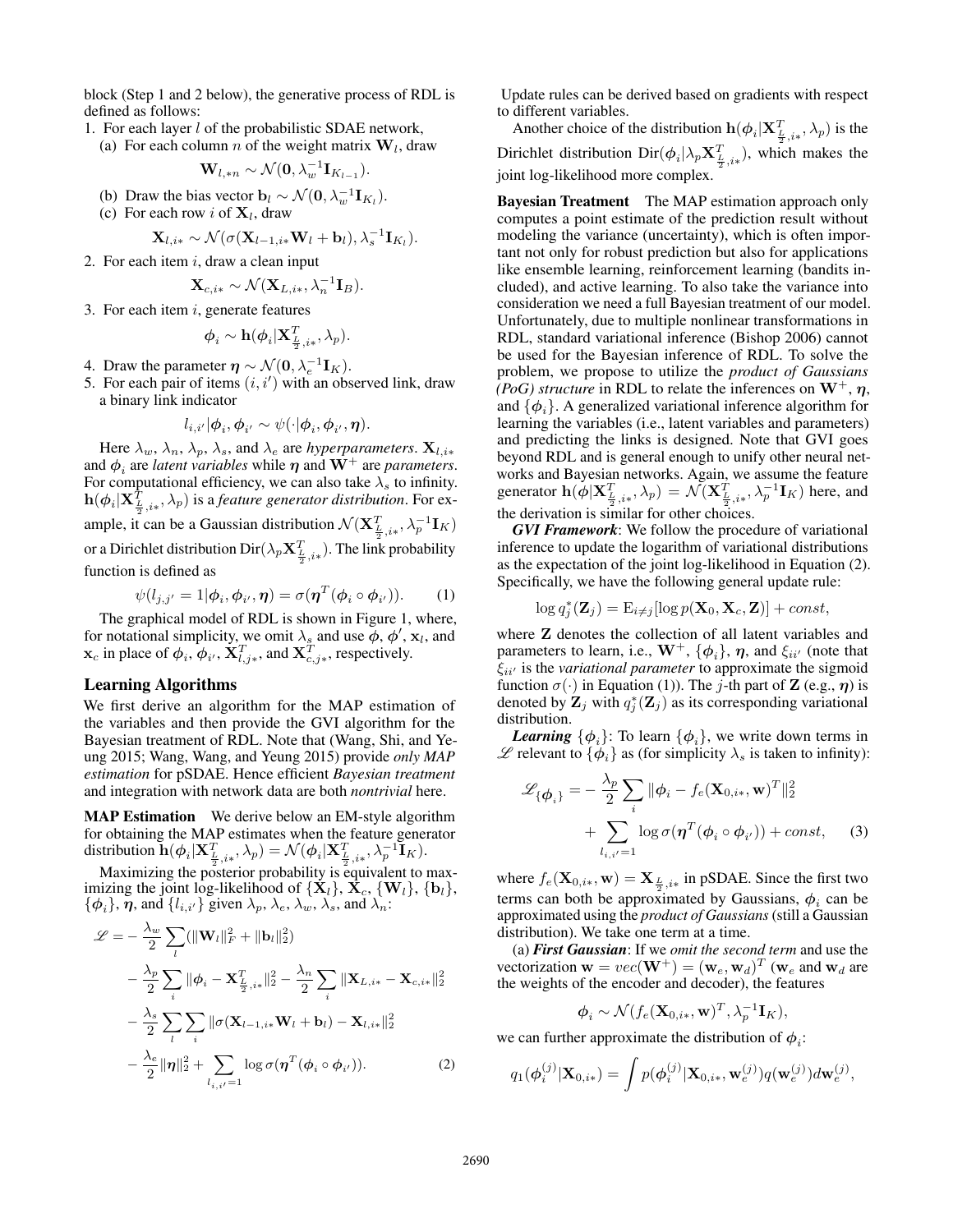where  $\phi_i^{(j)}$  is the *j*-th element of  $\phi_i$  and  $\mathbf{w}_e^{(j)}$  is a sub-vector of **w**<sub>e</sub> which corresponds to the computation of  $\phi_i^{(j)}$ .<br>Thus we have the *first Gaussian*  $a_1(\phi_i|\mathbf{X}_0)$ .

Thus we have the *first Gaussian*  $q_1(\phi_i|\mathbf{X}_{0,i*})$  $\mathcal{N}(\boldsymbol{\phi}_i|\mathbf{m}_i, \mathbf{S}_i)$  where

$$
\mathbf{m}_i = f_e(\mathbf{X}_{0,i*}, \mathbf{w}),
$$

and  $S_i$  is a diagonal matrix where

$$
\mathbf{S}_{i,jj} = \lambda_p^{-1} + \mathbf{g}_{ij}^T (\mathbf{A}_e^{(j)})^{-1} \mathbf{g}_{ij},
$$

where  $\mathbf{g}_{ij}$  and  $\mathbf{A}_e^{(j)}$  are the first-order and second-order information of the pSDAE.

*Remark*: The mean of  $q_1(\boldsymbol{\phi}_i|\mathbf{X}_{0,i*})$  is the encoding of the input, and the covariance matrix depends on the second-order information of the pSDAE network.

(b) **Second Gaussian**: For the second term of  $\mathcal{L}_{\{\phi_i\}}$ , we can use the variational lower bound  $\sigma(a) \ge \sigma(\xi) \exp\{(a - \xi)/2 - \lambda(\xi)(a^2 - \xi^2)\}\)$  where  $\lambda(\xi) = \pm(\sigma(\xi) - \xi)$  $\xi$ )/2 –  $\lambda(\xi)(a^2 - \xi^2)$ , where  $\lambda(\xi) = \frac{1}{2\xi}(\sigma(\xi) - \frac{1}{2})$ .<br>
By replacing  $\tau(\xi)$  in Equation (2) and completing

By replacing  $\sigma(\cdot)$  in Equation (3) and completing the square for the second term, we can get the *second Gaussian*

$$
q_2(\phi_i|\mathbf{X}_{0,i*}) = \mathcal{N}(\phi_i|\mathbf{m}'_i, \mathbf{S}'_i)
$$

$$
\mathbf{m}'_i = \frac{1}{2}\mathbf{S}'_i \sum_{l_{i,i'}=1} \mathbf{E}(\boldsymbol{\eta} \circ \phi_{i'})
$$

$$
\mathbf{S}'_i^{-1} = 2 \sum_{l_{i,i'}=1} \lambda(\xi_{ii'}) \mathbf{E}((\boldsymbol{\eta} \circ \phi_{i'})(\boldsymbol{\eta} \circ \phi_{i'})^T),
$$

where the expectations are taken over the current  $q(\eta)$  and  $q(\boldsymbol{\phi}_{i'}|\mathbf{X}_{0,i'*}).$ <br>*Remark*: Th

 $\phi_{i'}|X_{0,i'*}\rangle$ .<br>*Remark*: The covariance matrix of  $q_2(\phi_i|\mathbf{X}_{0,i*})$  depends<br>a weighted sum of the covariance of  $\mathbf{n} \circ \phi_{i'}$  and the mean on a weighted sum of the covariance of  $\eta \circ \phi_{i'}$ , and the mean depends on the features of linked nodes transformed by  $S_i'$ .<br>(c) **Product of Gaussians**: Finally we can get the ur

(c) *Product of Gaussians*: Finally we can get the update rules for  $q(\phi_i|\mathbf{X}_{0,i*})$  according to  $q_1(\phi_i|\mathbf{X}_{0,i*})$  and  $q_2(\boldsymbol{\phi}_i|\mathbf{X}_{0,i*})$ :

$$
q(\boldsymbol{\phi}_i|\mathbf{X}_{0,i*}) \approx \mathcal{N}(\boldsymbol{\phi}_i|\boldsymbol{\mu}_i, \boldsymbol{\Sigma}_i)
$$

$$
\boldsymbol{\mu}_i = \boldsymbol{\Sigma}_i(\mathbf{S}_i^{-1}\mathbf{m}_i + \mathbf{S}_i'^{-1}\mathbf{m}_i')
$$

$$
\boldsymbol{\Sigma}_i^{-1} = \mathbf{S}_i^{-1} + \mathbf{S}_i'^{-1}.
$$

*Remark*: The first Gaussian absorbs content information and the second absorbs link information. The final update rule as the product of these two Gaussians then summarizes both information sources and yields more powerful features.

*Learning*  $W^+$  *and*  $\eta$ : Note that besides the use of PoG structure in our model, another difference from conventional variational inference, where  $\log q_j^*(\mathbf{Z}_j)$  is reformulated as the closed form of the logarithm of the variational distribution closed form of the logarithm of the variational distribution, is that  $q(\mathbf{W}^+)$  is updated based on *Laplace approximation*. The motivation behind is that variational inference tends to underestimate uncertainty (variance) while Laplace approximation tends to overestimate it. Hence incorporating Laplace approximation inside the variational inference would not only successfully handle the multiple nonlinear transformations but also to some degree counteract these two effects (underestimate/overestimate of uncertainty) and yield better uncertainty estimation. That is why we call the algorithm *generalized variational inference*.

*Prediction*: The link probabilities can be computed as  $\psi(l_{l,l'}$ =  $1 | \phi_i, \phi_{i'}, \eta$ ) =  $\sigma(\kappa(\sigma_s^2)\mu_s)$ , where  $\kappa(\sigma_s^2)$ <br>  $\sigma^2$ ,  $\gamma$ ,  $\gamma$ ,  $\sigma^2$  is the variance involving the d  $\psi(t_{l,l'} = 1 | \phi_i, \phi_{i'}, \eta) = \sigma(\kappa(\sigma_s^2) \mu_s)$ , where  $\kappa(\sigma_s^2) = (1 + \pi \sigma_s^2/8)^{-1/2}$ ,  $\sigma_s^2$  is the variance involving the distribution of *n* and  $\{\phi_i\}$  and  $\mu_s$  is the mean  $n^T(\phi_i, \phi_{i'})$  of the bution of  $\eta$  and  $\{\phi_i\}$ , and  $\mu_s$  is the mean  $\eta^T(\phi_i \circ \phi_{i'})$  of the prediction. Note that since the final prediction takes both the prediction. Note that since the final prediction takes both the mean and variance into account, the estimation is expected to be more robust.

## Experiments

Here we present both quantitative and qualitative experiment results on three datasets from different domains to demonstrate the effectiveness of RDL for link prediction.

#### Datasets and Evaluation Metrics

We use three datasets, two from CiteULike<sup>1</sup> and one from arXiv2, in our experiments. The first two datasets are from (Wang, Chen, and Li 2013). They were collected in different ways, specifically, with different scales and different degrees of sparsity to mimic different practical situations. The first dataset, *citeulike-a*, is mostly from (Wang and Blei 2011) and the second dataset, *citeulike-t*, was collected independently of the first one (Wang, Chen, and Li 2013). They manually selected 273 seed tags and collected all the articles with at least one of those tags. For *citeulike-a*, there are 16,980 nodes (documents) and 44,709 links (citations) among them. For *citeulike-t* the numbers are 25,975 and 32,565. The last dataset, *arXiv*, is from the SNAP datasets (Leskovec and Krevl 2014). The number of nodes is 27,770 and the number of observed links is 352,807. We use the bags of words from the documents as node attributes. The vocabulary size, which is denoted as <sup>B</sup>, for the three datasets is 8,000, 20,000, and 8,000 respectively.

As in (Chang and Blei 2010; Hunter et al. 2011; Chen et al. 2014) we use *link rank* and *AUC* (area under the ROC curve) as evaluation metrics. Link rank is defined as the average rank of the test nodes (documents) to the training nodes (Chen et al. 2014). AUC is computed for every test node and the average values are reported. Therefore lower link rank and higher AUC indicate better predictive performance.

#### Baselines and Experiment Setup

Note that as mentioned in (Al Hasan et al. 2006; Doppa et al. 2009; Hunter et al. 2011), hybrid methods clearly outperform link-based and attribute-based methods. Besides, as mentioned before, links from the new nodes are not available in the training set, making link-based methods inapplicable in this experiment setting. Due to space constraints, we focus only on comparison among hybrid methods in most experiments. The hybrid models used for comparison are listed below:

• CMF: Collective Matrix Factorization (Singh and Gordon 2008) simultaneously factorizes multiple matrices (i.e., the adjacency matrix consisting of  $l_{i,i'}$  and  $\mathbf{X}_c$  in this paper).

<sup>2</sup>http://www.arxiv.org

<sup>&</sup>lt;sup>1</sup>CiteULike allows users to create their own collections of articles. More details about the CiteULike data can be found at http://www.citeulike.org.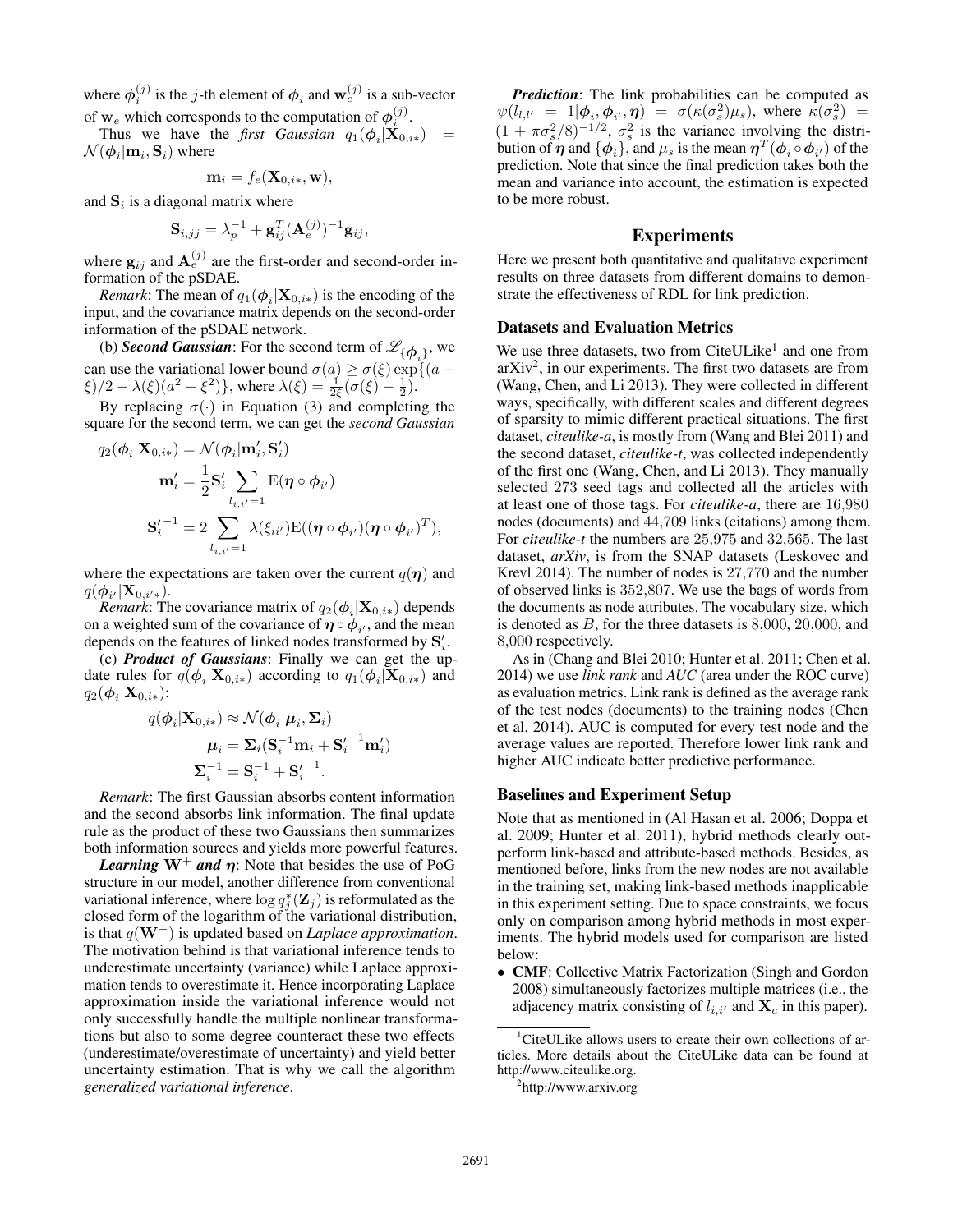Table 1: Performance of RDL with different number of layers (MAP)

|             | Link Rank |         |         | <b>AUC</b> |         |         |
|-------------|-----------|---------|---------|------------|---------|---------|
|             | $RDL-1$   | $RDL-2$ | RDL-3   | $RDL-1$    | $RDL-2$ | $RDL-3$ |
| citeulike-a | 825.74    | 495.97  | 488.41  | 0.939      | 0.964   | 0.963   |
| citeulike-t | 2060.17   | 951.31  | 912.43  | 0.894      | 0.954   | 0.955   |
| arXiv       | 5241.97   | 2080.72 | 2730.08 | 0.755      | 0.905   | 0.855   |



Figure 2: Link rank and AUC of compared models for *citeulike-a*. A 2-layer RDL is used.

- RTM: Relational Topic Model (Chang and Blei 2010) jointly models the node attributes (text of documents) and link structures.
- gRTM: generalized Relational Topic Model (also called discriminative RTM) (Chen et al. 2014) extends RTM by modeling topic interaction and using regularized Bayesian inference (RegBayes), which leads to significant performance boost.
- RDL: Relational Deep Learning is our proposed model. It deeply and jointly models the node attributes and link structures using a hierarchical Bayesian model with layers of latent variables. It can provide different levels of model complexity by varying the depth L.

In the experiments, we first use a validation set to find the optimal hyperparameters for CMF, RTM, gRTM, and RDL. For CMF, we set the regularization hyperparameters for the latent factors of different contexts to 10. After the grid search, we find that CMF performs best when the weights for the adjacency matrix and content matrix (BOW) are 8 and 2 for all three datasets. We find that RTM and gRTM achieve the best performance when  $c = 12$ ,  $\alpha = 1$ , and the sampling ratio for unobserved links is set to 0.1%. For RDL we use the Gaussian feature generator distribution and network structures of  $B-K$ ,  $B-100-K$ , and  $B-100-100-K$ . For all models we vary the representation dimensionality K from 5 to 50. We randomly select 80% of the nodes as the training set and use the rest as the test set. The experiments are repeated 5 times and the average performance is reported.

#### Performance Evaluation

The left of Figure 2, 3, and 4 shows the link rank when  $K$  is set to 5, 10, 20, 40, and 50 for the three datasets *citeulike-a*, *citeulike-t*, and *arXiv*. As we can see, RTM is able to achieve a lower link rank and outperform gRTM when  $K$  is small, but gRTM can outperform RTM by a large margin when  $K$  is large enough. CMF achieves the poorest performance in *citeulike-a* and *arXiv*. In *citeulike-t* it is able to achieve



Figure 3: Link rank and AUC of compared models for *citeulike-t*. A 2-layer RDL is used.



Figure 4: Link rank and AUC of compared models for *arXiv*. A 2-layer RDL is used.

similar performance as RTM. As for RDL, it outperforms all the other models significantly. For example, when  $K = 50$ , the link rank for gRTM and RDL is 744 and 495 respectively in *citeulike-a*. For *citeulike-t* and *arXiv*, the margins are even larger (2724 versus 951 and 2724 versus 2080).

Similar phenomena can be observed for AUC on the right of Figure 2, 3, and 4. For the RTM variants, when  $K$  is small RTM is better, and when  $K$  is large gRTM prevails. The difference is that in *arXiv*, gRTM is not able to outperform RTM even when  $K = 50$ . We can also see that in terms of AUC, RDL can still significantly outperform the baselines. In the case of  $K = 50$ , the AUC for gRTM and RDL is 94.53% and 96.37% respectively for *citeulike-a*. Similarly, the margins are even larger for *citeulike-t* and *arXiv* (86.85% versus 96.37% and 86.78% versus 90.52%).

Table 1 shows the link rank and AUC of RDL when  $K =$ 50 and  $L$  is set to 2, 4, and 6 (corresponding to 1-layer, 2layer, and 3-layer RDL) when MAP estimation is used. As we can see, for *citeulike-a*, <sup>3</sup>-layer RDL is able to achieve the lowest link rank while 2-layer RDL performs the best in terms of AUC. For *citeulike-t*, 3-layer RDL is able to achieve both the lowest link rank and the highest AUC. For *arXiv*, 2-layer RDL has the best predictive performance in terms of both link rank and AUC. The performance slightly degrades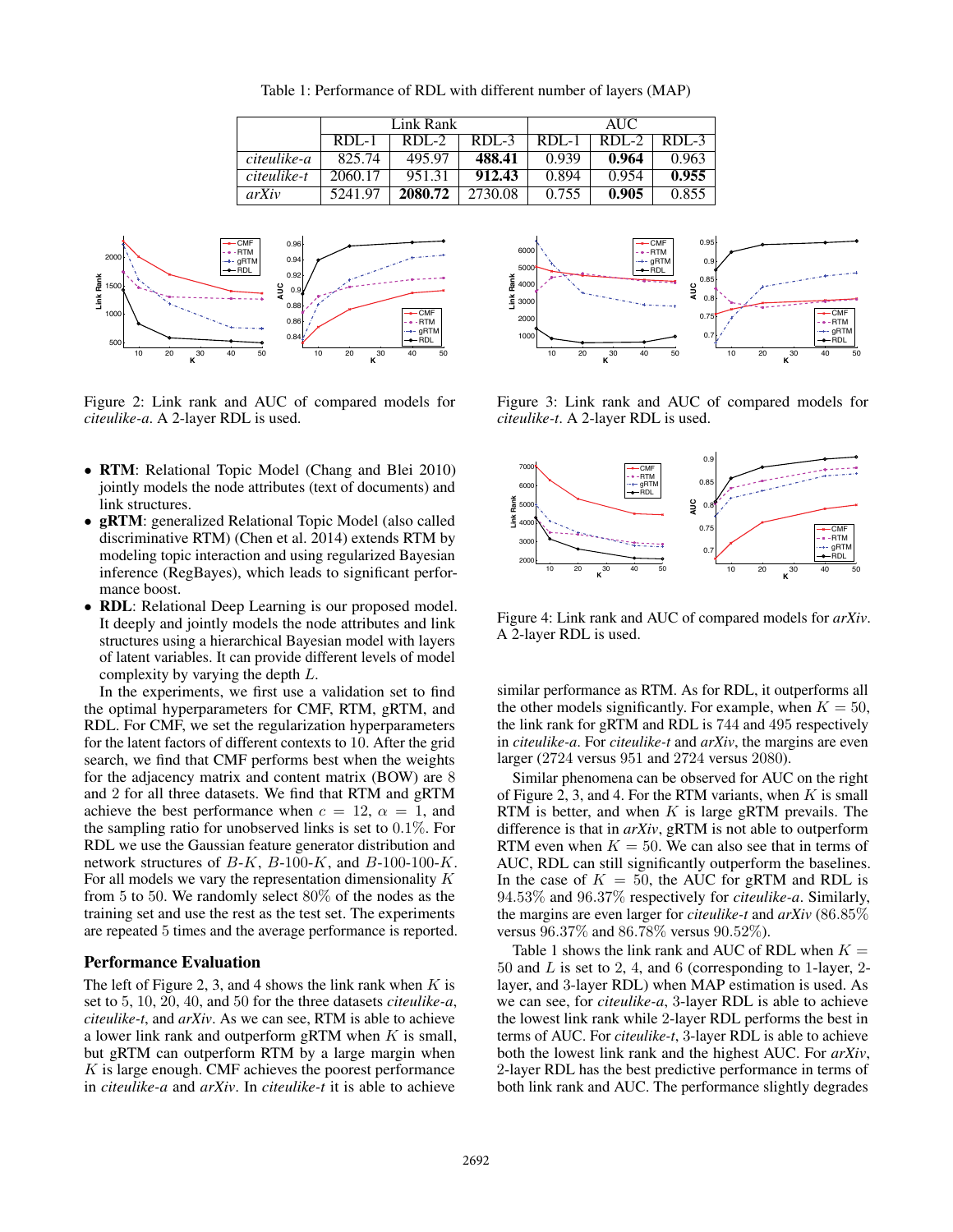|             | Link Rank |         |         | AUC     |         |           |
|-------------|-----------|---------|---------|---------|---------|-----------|
|             | $RDL-1$   | $RDL-2$ | $RDL-3$ | $RDL-1$ | $RDL-2$ | $RDL - 3$ |
| citeulike-a | 789.85    | 473.59  | 471.47  | 0.946   | 0.971   | 0.970     |
| citeulike-t | 1904.83   | 911.31  | 867.78  | 0.906   | 0.956   | 0.960     |
| arXiv       | 4965.01   | 1982.84 | 2612.12 | 0.801   | 0.914   | 0.866     |

Table 2: Performance of RDL with different number of layers (Bayesian treatment)

Table 3: Link rank of baselines (the first 3 columns) and RDL variants (the last 4 columns) on three datasets ( $L = 4$ )

| Method      | VAE+BLR | VFAE+BLR | $SDAE + BLR$ | <b>MAPRDI</b> . | BSDAE1+BLR | BSDAE2+BLR | BavesRDL |
|-------------|---------|----------|--------------|-----------------|------------|------------|----------|
| citeulike-a | 980.81  | 960.15   | 992.48       | 495.97          | 849.02     | 761.57     | 473.59   |
| citeulike-t | 1599.62 | 1531.16  | 1356.85      | 951.31          | 1341.15    | 1310.12    | 911.31   |
| arXiv       | 3367.25 | 3316.29  | 2916.18      | 2028.72         | 2947.79    | 2708.17    | 1982.84  |

when  $L$  further increases to 6 possibly due to overfitting.

Similarly, Table 2 shows the link rank and AUC of RDL when  $K = 50$  and L is set to 2, 4, and 6 when Bayesian treatment (GVI) is used. The results are consistent with those of MAP estimation. With the Bayesian treatment, prediction is more robust when both the mean and variance are taken into account, yielding a relative boost of about 5% over RDL with MAP estimation.

Table 3 shows the link rank for different AE variants (with the same network structures) and RDL variants when  $L = 4$ and  $K = 50$ . As we can see, the variational autoencoder (Kingma and Welling 2013) combined with Bayesian logistic regression (VAE+BLR), the variational fair autoencoder (Louizos et al. 2016) combined with Bayesian logistic regression (VFAE+BLR), and the stacked denoising autoencoder combined with Bayesian logistic regression (SDAE+BLR) achieve similar link rank. The Bayesian SDAE (pSDAE with our proposed Bayesian treatment) with Bayesian logistic regression (BSDAE+BLR) can outperform them three (these AE variants are not hybrid models since node attributes and link structures are not jointly modeled). Here BSDAE1+BLR uses only the mean produced by Bayesian SDAE as features in BLR, and BSDAE2+BLR uses both the mean and variance. The performance gap between BSDAE1+BLR and BSDAE2+BLR *verifies the effectiveness of BSDAE's estimated variance*. As the strongest models, RDL with MAP (MAPRDL) significantly outperforms the variants above and RDL with Bayesian treatment (BayesRDL) is able to further boost the performance. Note that the performance gap between BSDAE2+BLR and BayesRDL *verifies the importance of BayesRDL's joint training*. In this experiment, we use a variant of VFAE without nuisance variables (Louizos et al. 2016) in the semi-supervised setting (with the number of links connected to training nodes as targets) to learn the representations.

## Case Study

To gain a better insight into the difference between RDL and RTM, we select a test node (article)  $t$  with the title 'From DNA sequence to transcriptional behaviour: a quantitative approach' as an example to visualize the latent factors (features  $\phi_i$ ) learned by RDL and RTM using t-SNE (Van der Maaten and Hinton 2008). As shown in Figure 5, the red stars are the latent factors of articles with links to the test



Figure 5: t-SNE visualization of latent factors learned by RDL (left) and RTM (right).

node t. The blue circles correspond to the latent factors of randomly sampled nodes without links to node  $t$ . As we can see, the nodes with links to node  $t$  are scattered all over the plot for RTM. However, they are well separated from the ones without links to node  $t$  in RDL. Moreover, interestingly in the RDL plot, the blue circles roughly form two clusters. Looking into the data, we find that the small cluster on the left consists of articles written in German, which are rare in the datasets. The large one in the middle corresponds to some bestselling books like 'The 4-Hour Work Week: Escape 9-5, Live Anywhere, and Join the New Rich' and 'Mary Bell's Complete Dehydrator Cookbook'.

# Conclusion

In this paper we propose a hierarchical Bayesian model, RDL, to jointly and deeply model the node attributes and link structures of network data. Besides learning the model using MAP estimation, to cope with the multiple nonlinear transformations in RDL, we propose to utilize the PoG structure in RDL to relate the inferences on different variables and derive the GVI algorithm (that can be adapted for arbitrary neural networks and Bayesian networks) for learning the variables and prediction. Experiments on three real-world datasets show that RDL can significantly advance the state of the art.

The nature of Bayesian formulation makes it convenient to extend RDL to incorporate other auxiliary information for link prediction. Besides, RDL can also be extended naturally to handle multi-relational data (multiple networks). A multi-relational extension of RDL can not only jointly model multiple networks and boost the predictive performance, but it can also discover the relationships between different net